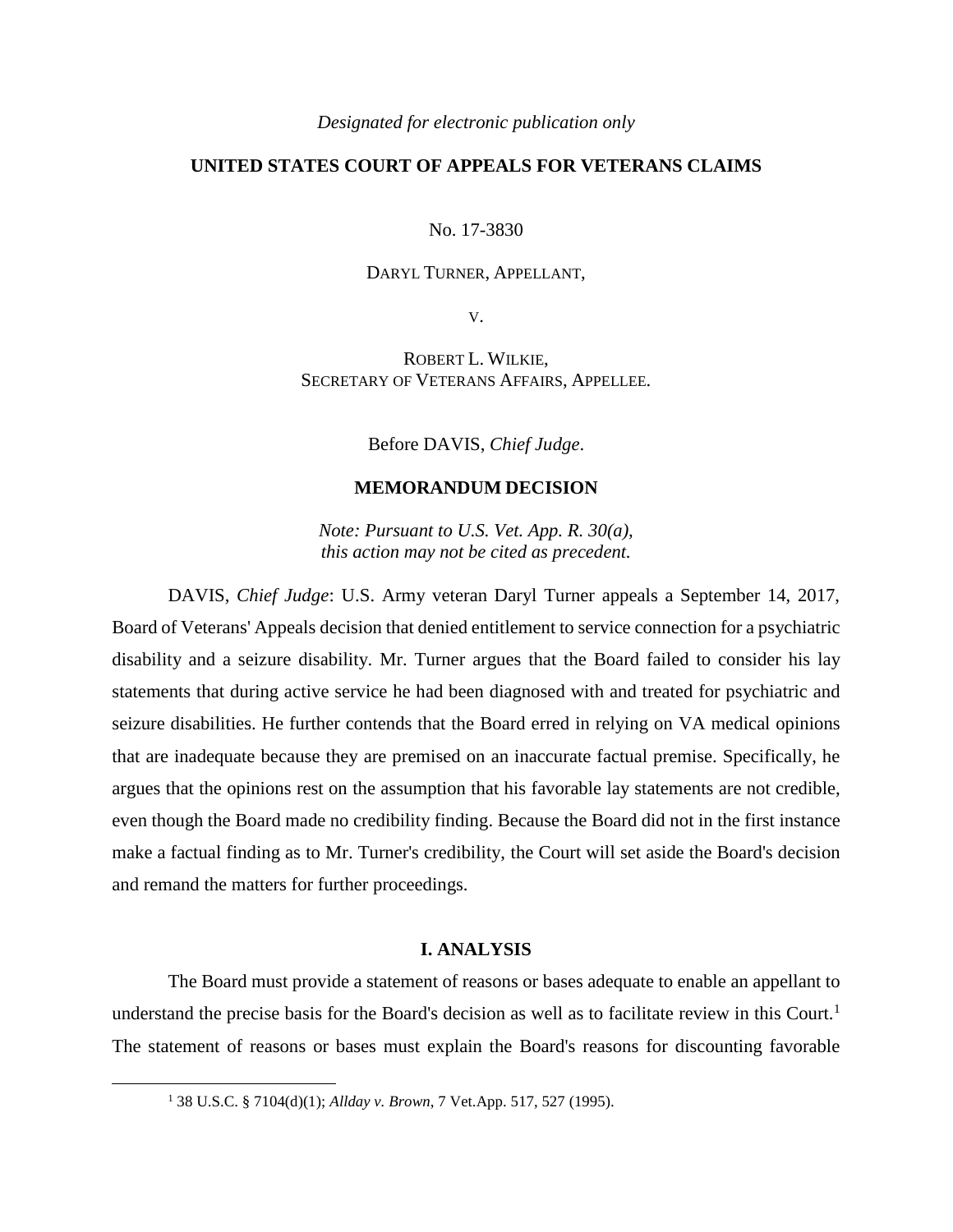evidence,<sup>2</sup> discuss all issues raised by the claimant or the evidence of record,<sup>3</sup> and discuss all provisions of law and regulation where they are made "potentially applicable through the assertions and issues raised in the record."<sup>4</sup>

In his December 2008 claim, Mr. Turner stated that while on active duty he was seen by a psychiatrist who diagnosed him with anxiety and recommended discharge from service.<sup>5</sup> In a March 2009 statement, Mr. Turner again stated that he had undergone psychiatric treatment during active service and before separation was diagnosed with an anxiety disorder.<sup>6</sup> He also asserted that he suffered from seizures during active service, received treatment for his seizures in the infirmary, and was diagnosed with a seizure disability.<sup>7</sup>

In the decision on appeal, the Board found that "the record does not reveal that [Mr. Turner] has ever been diagnosed with seizures."<sup>8</sup> As to the claimed psychiatric disorder, the Board relied on a June 2011 VA examiner's conclusion that Mr. Turner "had not been diagnosed with a mental health disorder in service."<sup>9</sup> But the Board's analysis did not address Mr. Turner's December 2008 or March 2009 statements that he had received both anxiety and seizure diagnoses as well as treatment during active service. Moreover, although the Board explained that determining the etiology of psychiatric and seizure disorders was beyond lay competence, <sup>10</sup> it did not find that Mr. Turner's reports of diagnoses given by medical personnel were not credible. Therefore, the Board did not adequately explain the reasons or bases for discounting Mr. Turner's favorable evidence.<sup>11</sup>

The Secretary argues that the Board's decision should be affirmed with respect to both matters. As regards the claimed psychiatric disability, the Secretary contends that "the evidence of record appears to refute, rather than support the veracity of [Mr. Turner's] March 2009

7 *Id*.

 $\overline{a}$ 

<sup>9</sup> R. at 11.

<sup>2</sup> *Thompson v. Gober*, 14 Vet.App. 187, 188 (2000).

<sup>3</sup> *Robinson v. Peake*, 21 Vet.App. 545, 552 (2008), *aff'd sub nom. Robinson v. Shinseki*, 557 F.3d 1335 (Fed. Cir. 2009).

<sup>4</sup> *Schafrath v. Derwinski*, 1 Vet.App. 589, 593 (1991).

 $<sup>5</sup>$  Record (R.) at 1249.</sup>

<sup>&</sup>lt;sup>6</sup> R. at 1210.

<sup>8</sup> R. at 8.

 $10$  R, at 8, 11.

<sup>11</sup> *See Thompson*, 14 Vet.App. at 188; *see also* 38 U.S.C. § 7104(d)(1); *Allday*, 7 Vet.App. at 527.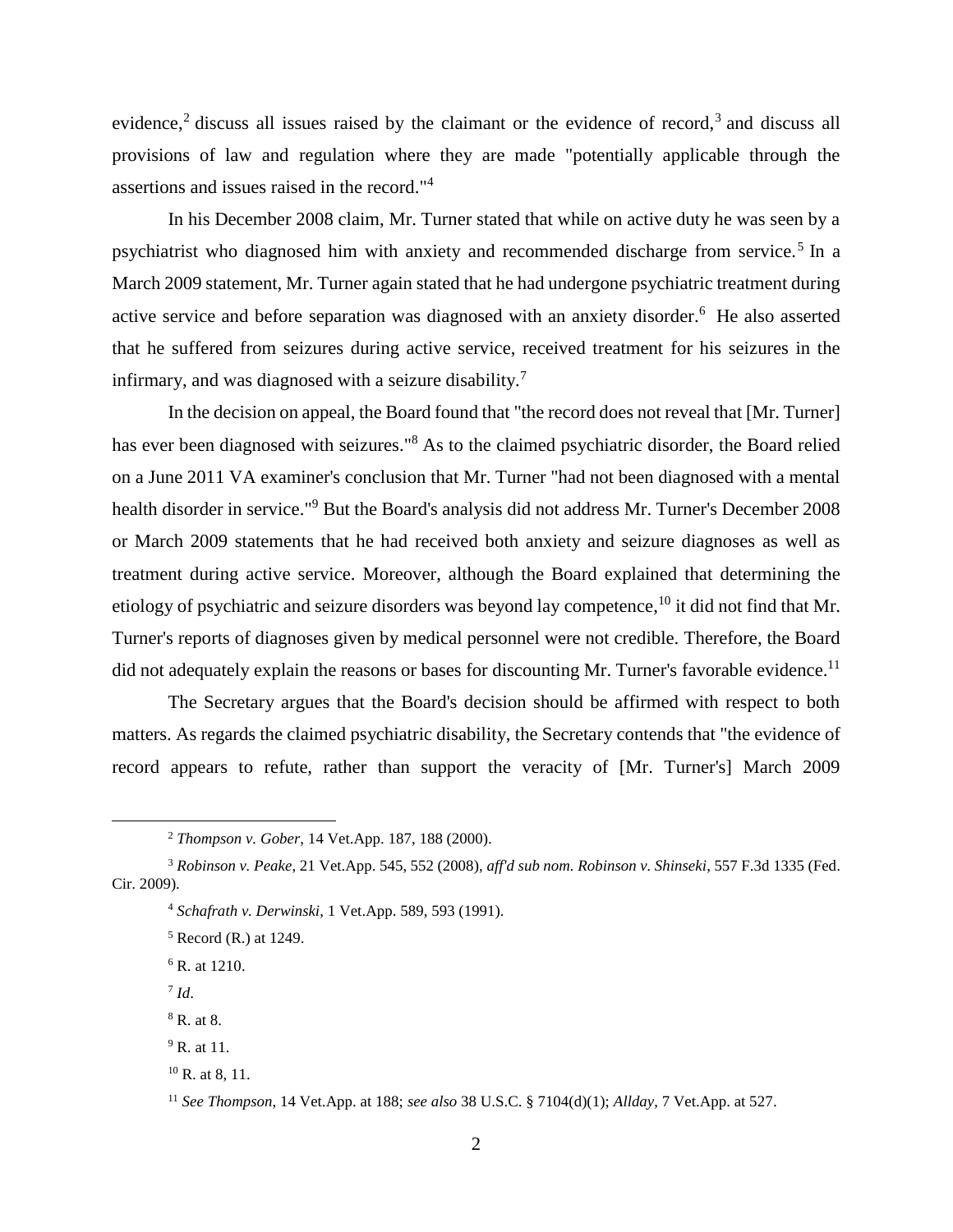statement."<sup>12</sup> As to the claimed seizure disability, the Secretary contends that the Board's finding that there was no credible evidence of that disability was an implied negative credibility determination and that any failure to consider Mr. Turner's statement to the contrary is harmless error because it is not supported by corroborating evidence.<sup>13</sup> But these arguments amount to a post hoc rationalization of the Board's decision, and the Court rejects these attempts to cure the Board's failure to address the credibility of Mr. Turner's statements in the first instance.<sup>14</sup>

The Board's failure to discuss Mr. Turner's December 2008 and March 2009 statements frustrates judicial review and remand is required. <sup>15</sup> On remand, the Board should explicitly determine the credibility of Mr. Turner's statements that he was diagnosed with and treated for psychiatric and seizures disorders during active service.

Because the Court holds that the Board should determine, in the first instance, whether Mr. Turner's statements are credible, it would be premature for the Court to address whether the Board erred in relying on VA examinations that assumed Mr. Turner was not diagnosed with or treated for any pertinent condition during service. However, the Court notes that a Board determination that Mr. Turner's lay statements are credible would invalidate the factual predicate on which those opinions were based.<sup>16</sup>

The Court will not now address Mr. Turner's remaining arguments.<sup>17</sup> But on remand Mr. Turner is free to submit those arguments, along with additional evidence and argument,<sup>18</sup> which the Board must consider.<sup>19</sup>

 $\overline{a}$ 

<sup>15</sup> *See Tucker v. West*, 11 Vet.App. 369, 374 (1998) (remand is appropriate "where the Board has . . . failed to provide an adequate statement of reasons or bases for its determinations").

<sup>16</sup> *See Reonal v. Brown*, 5 Vet.App. 458, 461 (1993) (medical opinions based upon inaccurate factual premises are entitled no probative weight).

<sup>17</sup> *See Mahl v. Principi*, 15 Vet.App. 37, 38 (2001) (per curiam order) ("[I]f the proper remedy is a remand, there is no need to analyze and discus all the other claimed errors that would result in a remedy no broader than a remand.").

<sup>18</sup> *See Kutscherousky v. West*, 12 Vet.App. 369, 372-73 (1999) (per curiam order).

<sup>19</sup> *Kay v. Principi*, 16 Vet.App. 529, 534 (2002).

<sup>&</sup>lt;sup>12</sup> Secretary's Brief (Br.) at 11.

<sup>13</sup> *Id*. at 25.

<sup>14</sup> *See Martin v. Occupational Safety & Health Review Comm'n*, 499 U.S. 144, 156 (1991) ("'[L]itigating positions' are not entitled to deference when they are merely appellate counsel's 'post hoc rationalizations' for agency action, advanced for the first time in the reviewing court.").